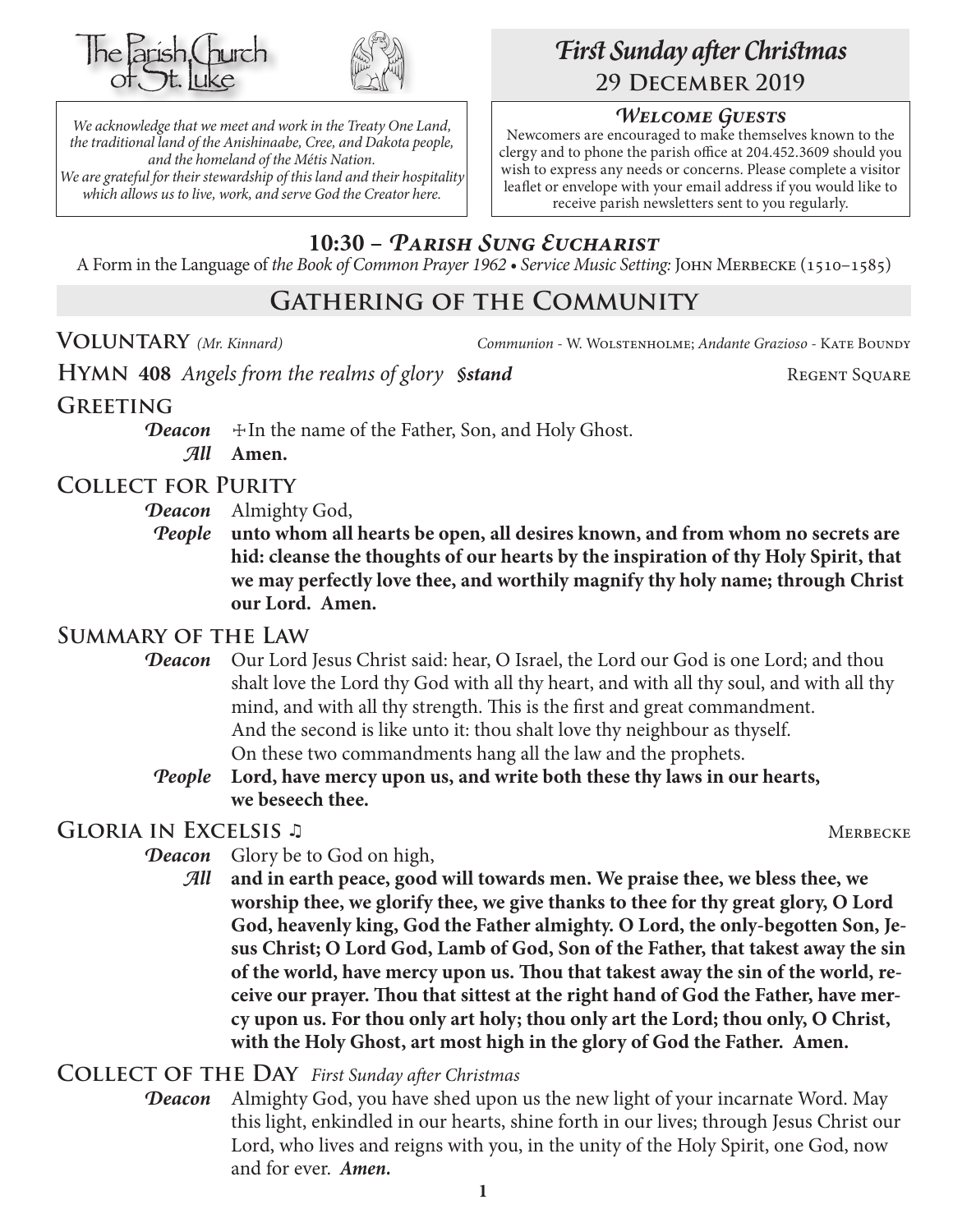# **Proclamation of the Word**

### **First Lesson** *Isaiah 63.7–9 §sit*

*Lector* A Reading from the Book of Isaiah.

I will recount the gracious deeds of the Lord, the praiseworthy acts of the Lord, because of all that the Lord, because  $\frac{1}{2}$  and her dance for the proof for the local state. Lord has done for us, and the great favour to the house of Israel that he has shown them according to his mercy, according to the abundance of his steadfast love. <sup>8</sup>For he said, "Surely they are my people, children who will not

deal falsely"; and he became their saviour <sup>9</sup>in all their distress. It was no messenger or angel but his presence that saved them; in his love and in his pity he redeemed them; he lifted them up and carried them all the days of old.

℣ The Word of the Lord. ℟ **Thanks be to God.**

#### **Psalm** *148 Laudate Dominum §remain seated recited together at the half-verse*

**O** praise the Lord of heaven **\*** praise him in the height.

2 Praise him, all ye angels of his **\* praise him, all his host.**

- 3 Praise him, sun and moon **\* praise him, all ye stars and light.**
- 4 Praise him, all ye heavens **\* and ye waters that are above the heavens.**
- 5 Let them praise the Name of the Lord **\* for he spake the word, and they were made; he commanded, and they were created.**
- 6 He hath made them fast for ever and ever **\* he hath given them a law which shall not be broken.**
- 7 Praise the Lord upon earth **\* ye dragons, and all deeps;**
- 8 Fire and hail, snow and vapours **\* wind and storm, fulfilling his word;**
- 9 Mountains and all hills **\* fruitful trees and all cedars;**
- 10 Beasts and all cattle **\* worms and feathered fowls;**
- 11 Kings of the earth and all people **\* princes and all judges of the world;**
- 12 Young men and maidens, old men and children, praise the Name of the Lord **\* for his Name only is excellent, and his praise above heaven and earth.**
- 13 He shall exalt the horn of his people; all his saints shall praise him **\***
	- **even the children of Israel, even the people that serveth him.**
	- ☩**Glory be to the Father, and to the Son, and to the Holy Ghost;**

**As it was in the beginning, is now and ever shall be: world without end. Amen.**

# **Second Lesson** *Hebrews 2.10–18*

*Lector* A Reading from the Letter of Paul to the Hebrews.

It was fitting that God, for whom and through whom all<br>things exist, in bringing many children to glory, should<br>make the pierces of their celestian perfect through things exist, in bringing many children to glory, should make the pioneer of their salvation perfect through sufferings. <sup>11</sup>For the one who sanctifies and those who are sanctified all have one Father. For this reason Jesus is not ashamed to call them brothers and sisters, 12 saying, "I will proclaim your name to my brothers and sisters, in the midst of the congregation I will praise you." 13And again, "I will put my trust in him." And again, "Here am I and the children whom God has given me." 14Since, therefore, the children share flesh and blood, he himself

likewise shared the same things, so that through death he might destroy the one who has the power of death, that is, the devil, 15 and free those who all their lives were held in slavery by the fear of death. <sup>16</sup>For it is clear that he did not come to help angels, but the descendants of Abraham. 17Therefore he had to become like his brothers and sisters in every respect, so that he might be a merciful and faithful high priest in the service of God, to make a sacrifice of atonement for the sins of the people. 18Because he himself was tested by what he suffered, he is able to help those who are being tested.

# ℣ The Word of the Lord. ℟ **Thanks be to God.**

**GRADUAL HYMN 423** *Unto us a boy is born §stand* PUER NOBIS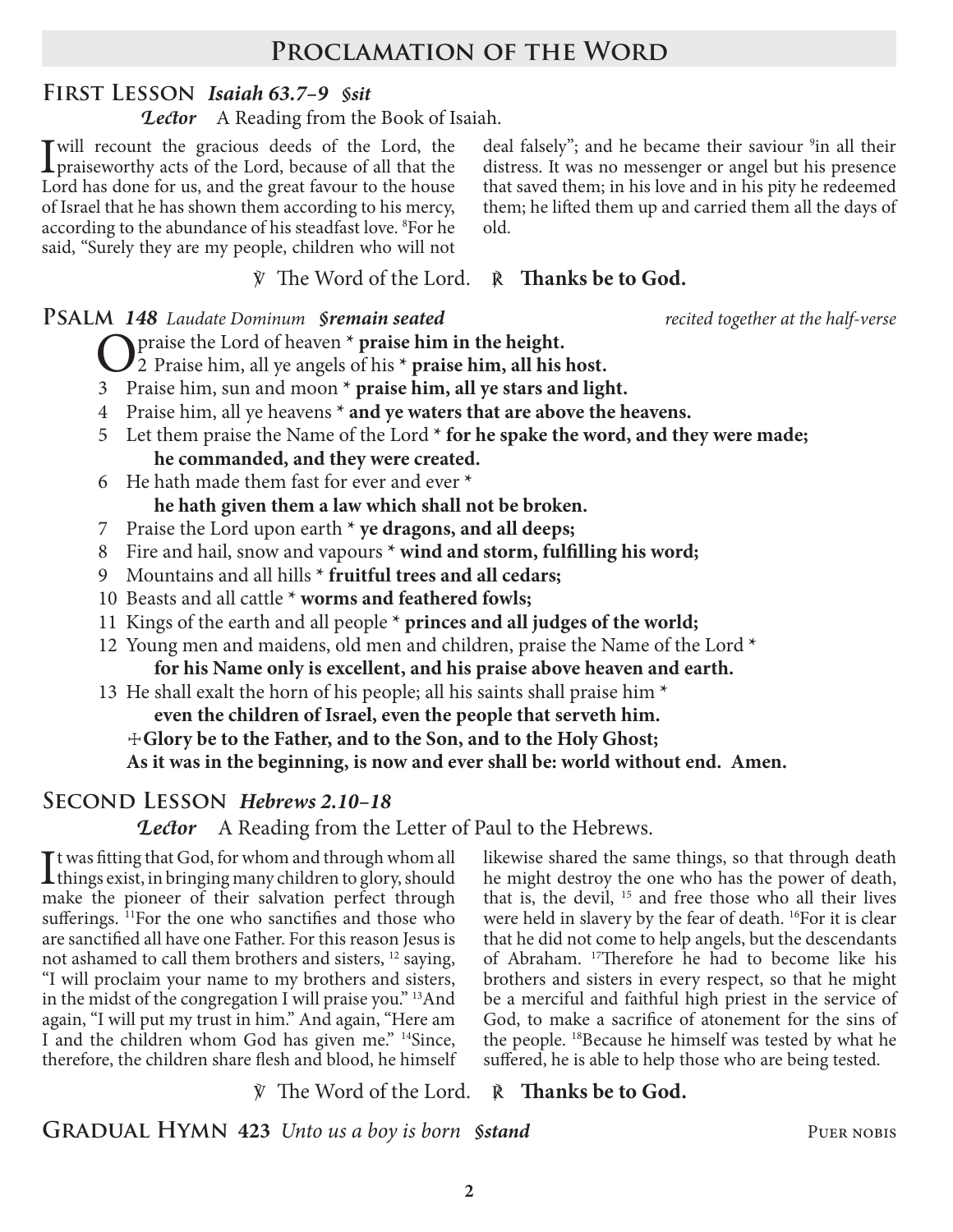### **Gospel** *St. Matthew 2.13–23 §face the Gospel Gospeler* The Lord be with you. *People* **And with thy spirit.**

 ☩☩☩The Holy Gospel of our Lord Jesus Christ according to St. Matthew. **Glory be to thee, O Lord.**

Now after they had left, an angel of the Lord appeared<br>to Joseph in a dream and said, "Get up, take the<br>child and his mother, and flee to Fourt, and remain child and his mother, and flee to Egypt, and remain there until I tell you; for Herod is about to search for the child, to destroy him." 14Then Joseph got up, took the child and his mother by night, and went to Egypt, <sup>15</sup>and remained there until the death of Herod. This was to fulfil what had been spoken by the Lord through the prophet, "Out of Egypt I have called my son." <sup>16</sup>When Herod saw that he had been tricked by the wise men, he was infuriated, and he sent and killed all the children in and around Bethlehem who were two years old or under, according to the time that he had learned from the wise men. <sup>17</sup>Then was fulfilled what had been spoken through the prophet Jeremiah: 18"A voice was heard in

Ramah, wailing and loud lamentation, Rachel weeping for her children; she refused to be consoled, because they are no more." 19When Herod died, an angel of the Lord suddenly appeared in a dream to Joseph in Egypt and said,20"Get up, take the child and his mother, and go to the land of Israel, for those who were seeking the child's life are dead." 21Then Joseph got up, took the child and his mother, and went to the land of Israel. 22But when he heard that Archelaus was ruling over Judea in place of his father Herod, he was afraid to go there. And after being warned in a dream, he went away to the district of Galilee. 23There he made his home in a town called Nazareth, so that what had been spoken through the prophets might be fulfilled, "He will be called a Nazorean."

℣ The Gospel of Christ. ℟ **Praise be to thee, O Christ.**

# **Homily** *§sit*

**Nicene Creed** *§stand*

*All* **I believe in one God, the Father almighty, maker of heaven and earth, and of all things visible and invisible; And in one Lord Jesus Christ, the only-begotten Son of God, begotten of the Father before all worlds, God, of God; Light, of Light; very God, of very God; begotten, not made; being of one substance with the Father; through whom all things were made: who for us and for our salvation came down from heaven, and was incarnate by the Holy Ghost of the Virgin Mary, and was made man, and was crucified also for us under Pontius Pilate. He suffered and was buried, and the third day he rose again according to the scriptures, and ascended into heaven, and sitteth on the right hand of the Father. And he shall come again with glory to judge both the quick and the dead: whose kingdom shall have no end. And I believe in the Holy Ghost, the Lord, the giver of life, who proceedeth from the Father and the Son, who with the Father and the Son together is worshipped and glorified, who spake by the prophets. And I believe one, holy, catholic, and apostolic Church. I acknowledge one baptism for the remission of sins.** ☩**And I look for the resurrection of the dead, and the life of the world to come. Amen.**

#### **Prayers of the People** *§stand, sit, or kneel*

#### **Confession and Absolution**

*Deacon* Let us humbly confess our sins to almighty God.

*People* **Almighty God, Father of our Lord Jesus Christ, Maker of all things and judge of all people: We acknowledge and confess our manifold sins and wickedness, Which we from time to time most grievously have committed, By thought, word and deed, Against thy divine majesty. We do earnestly repent, and are heartily sorry for these our misdoings. Have mercy upon us, most merciful Father; For**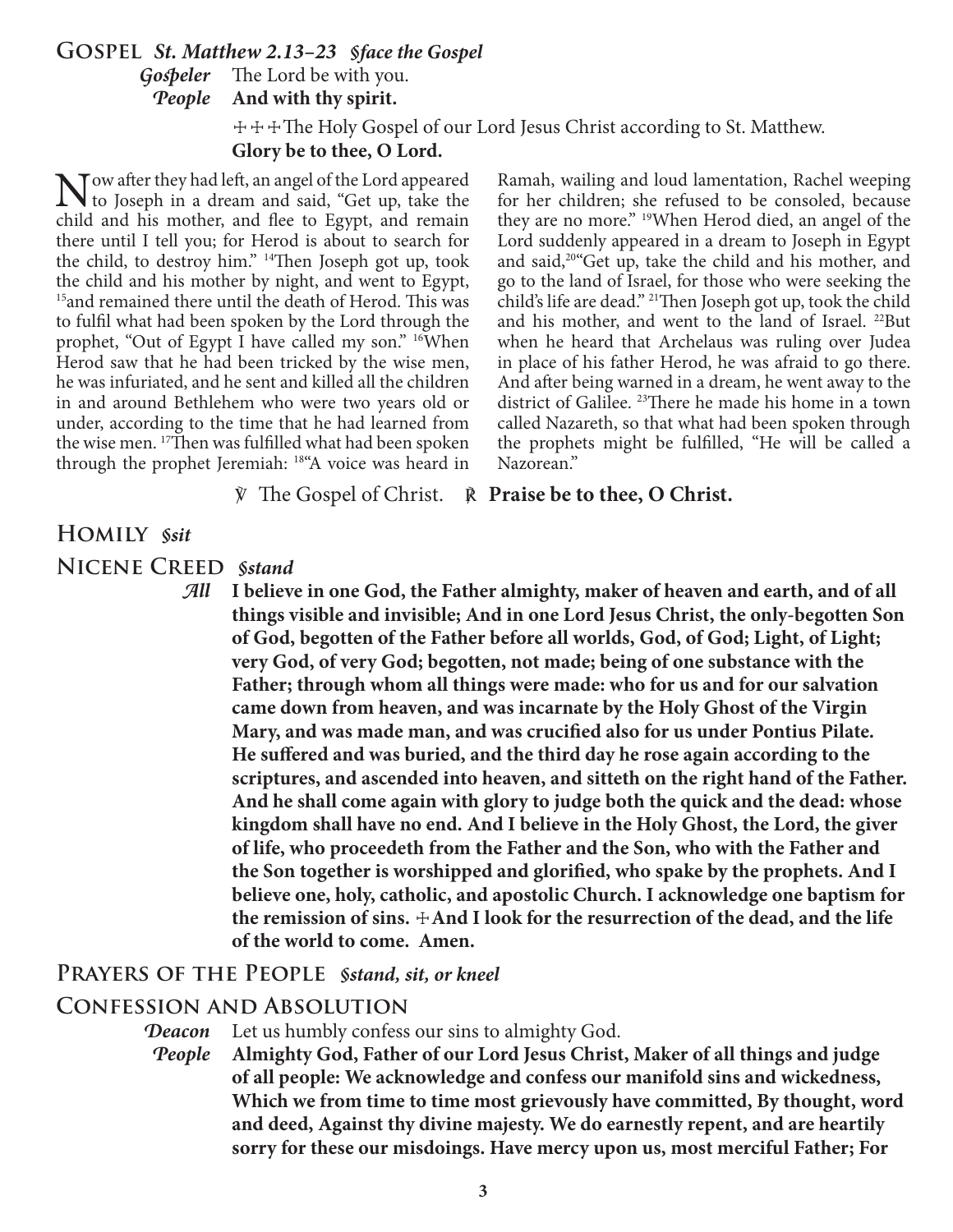**thy Son our Lord Jesus Christ's sake, Forgive us all that is past; And grant that we may ever hereafter Serve and please thee In newness of life, To the honour and glory of thy name; Through Jesus Christ our Lord. Amen.**

- *Deacon* Almighty God, our heavenly Father, who of his great mercy hath promised forgiveness of sins to all them that with hearty repentance and true faith turn unto him:  $\pm$  have mercy upon us; pardon and deliver us from all our sins; confirm and strengthen us in all goodness; and bring us to everlasting life; through Jesus Christ our Lord.
	- *All* **Amen.**

# **The Peace** *§stand*

*Deacon* The peace of the Lord be always with you.

*All* **And with thy spirit.**

# **Celebration of the Eucharist**

# **OFFERTORY HYMN 410** *The first nowell* The **The First Nowell The First Nowell**

**Offertory Sentence** *§remain standing*

*Deacon* All things come of thee, O Lord.

*People* **And of thine own have we given thee.**

# **Prayer over the Gifts**

**Deacon** God of light, in the birth of your Son we see your glory. May we who share in this mystery grow daily in your love. This we ask in the name of Jesus Christ the Lord. *Amen.*

**Great Thanksgiving** ♫ *Eucharistic Prayer A - Proper Preface of Christmas*

- *Deacon* The Lord be with you. *People* **And with thy spirit.**
	- Lift up your hearts.

# **We lift them up unto the Lord.**

Let us give thanks unto our Lord God.

# **It is meet and right so to do.**

**Deacon** It is very meet, right, and our bounden duty, that we should at all times, and in all places, give thanks unto thee, O Lord, holy Father, almighty, everlasting God, creator and preserver of all things. Because thou didst give Jesus Christ thine only Son to be born as at this time for us; who, by the operation of the Holy Spirit, was made very man of the substance of the Virgin Mary his mother; and that without spot of sin, to make us clean from all sin. Therefore with angels and archangels, and with all the company of heaven, we laud and magnify thy glorious name; evermore praising thee and saying:

# **Sanctus, Benedictus** ♫ Merbecke

*All* **Holy, holy, holy, Lord God of Hosts, heaven and earth are full of thy glory. Glory be to thee, O Lord most high.** ☩**Blessed is he that cometh in the name of the Lord:**

**Hosanna in the highest.** *§kneel or sit*

*Deacon* The Church of Christ, of which we are members, has taken this bread and wine and given thanks according to the Lord's command. We now share together in the Communion of His Body and Blood. Let us proclaim the Mystery of Faith: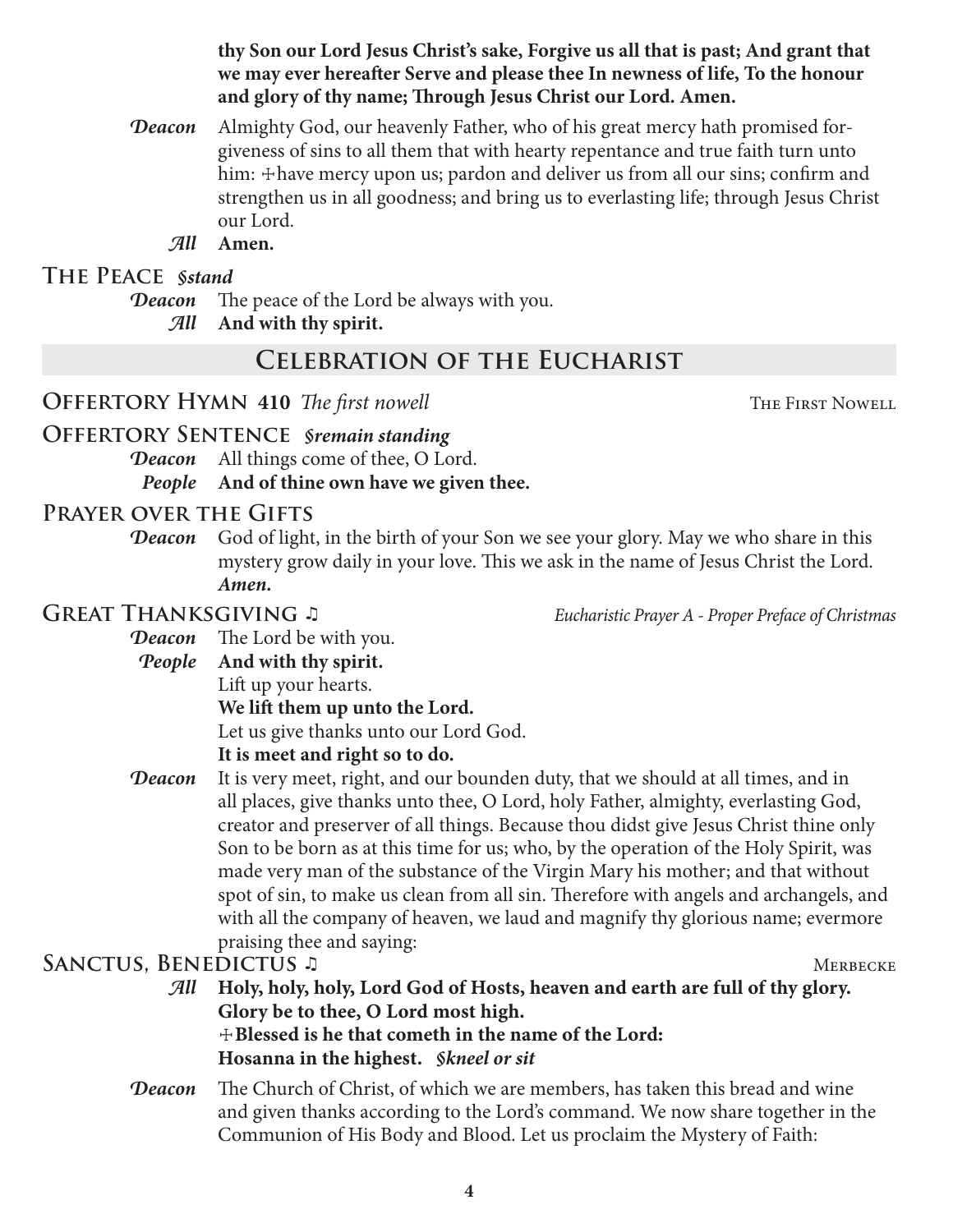*All* **We praise thee, we bless thee, we thank thee, and we pray to thee, Lord our God.**

# **Lord's Prayer**

### **Deacon** And now, as our Saviour Christ hath taught us, we are bold to say:

*All* **Our Father, who art in heaven, hallowed be thy name, thy kingdom come, thy will be done, on earth as it is in heaven. Give us this day our daily bread. And forgive us our trespasses, as we forgive those who trespass against us. And lead us not into temptation, but deliver us from evil. For thine is the kingdom, the power, and the glory, for ever and ever. Amen.**

# **Breaking of the Bread**

*All* **We do not presume to come to this thy table, O merciful Lord, trusting in our own righteousness, but in thy manifold and great mercies. We are not worthy so much as to gather up the crumbs under thy table. But thou art the same Lord, whose property is always to have mercy: grant us therefore, gracious Lord, so to eat the flesh of thy dear Son Jesus Christ, and to drink his blood, that we may evermore dwell in him, and he in us. Amen.**

# **Fraction Anthem** ♫*Agnus Dei* Merbecke

# **Invitation**

*Deacon* The gifts of God for the People of God. *People* **Thanks be to God.**

# **The Communion**

*All people seeking God are welcome to come forward to receive communion. If you do not wish to receive communion, please come forward to receive a blessing, indicating this by crossing your arms across your chest*

# **Prayer after Communion** *§stand*

*Deacon* Source of truth and joy, may we who have received the gift of divine life always follow the way of your Son. This we ask in the name of Jesus Christ the Lord. *Amen.*

# **Doxology**

*Deacon* Glory to God

*All* **whose power, working in us, can do infinitely more than we can ask or imagine. Glory to God from generation to generation, in the Church and in Christ Jesus, for ever and ever. Amen.**

# **Blessing**

*Deacon* The peace of God, which passeth all understanding, keep our hearts and minds in the knowledge and love of God, and of his Son Jesus Christ our Lord:  $\pm$ And the blessing of God almighty, the Father, the Son, and the Holy Spirit be amongst us and remain with us always. *Amen.*

# **Announcements** *§sit*

**HYMN** 417 *All poor men and humble <i>Sstand* **OLWEN** 

# **Dismissal**

**Leader** Go in peace to love and serve the Lord. *People* **Thanks be to God.**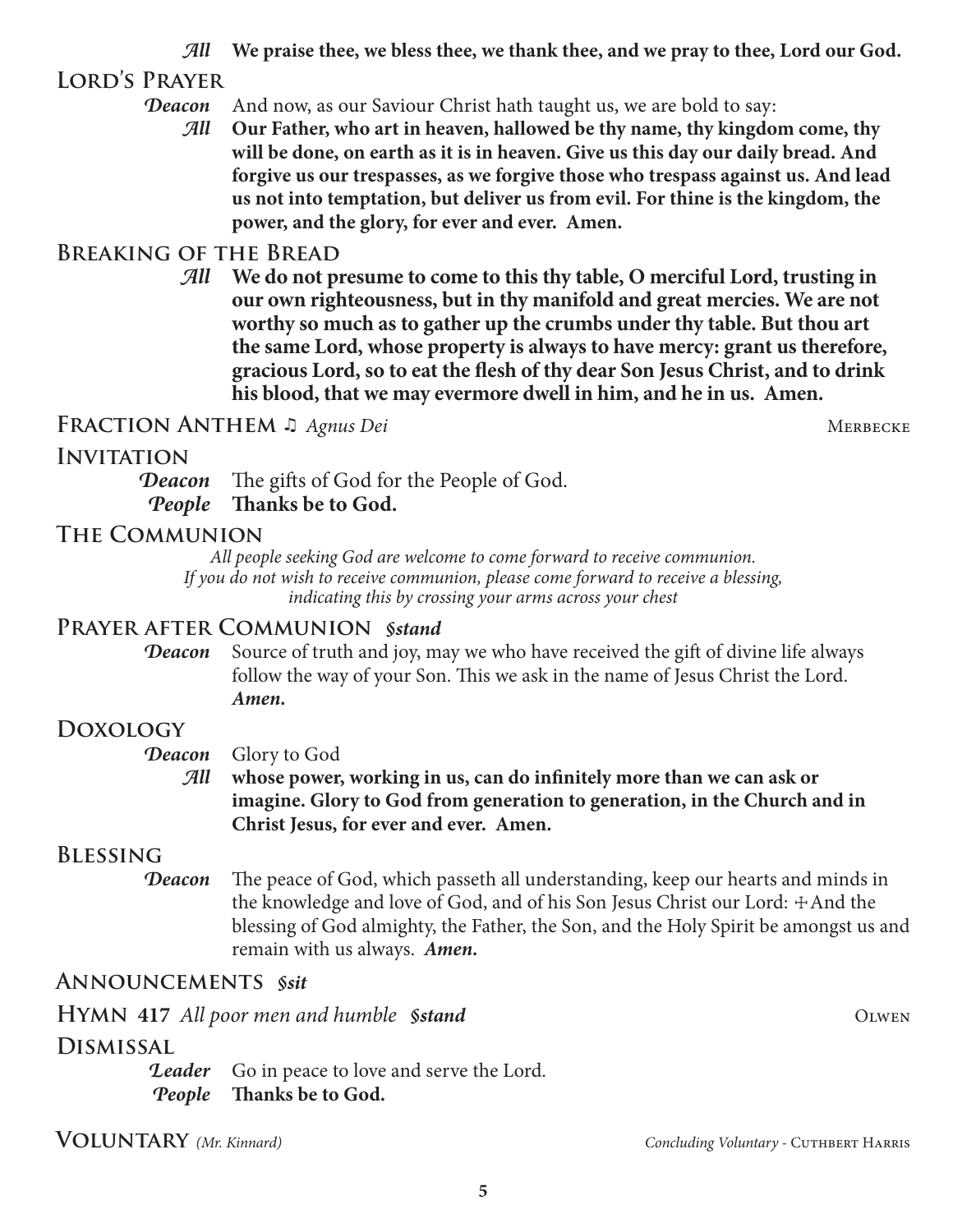# *You are cordially invited to the parish hall for refreshments and fellowship following the service.*

**St. Luke's is a scent-free space.**

**Please be aware that scents may cause allergic/asthmatic reactions in some of our congregants.**

**In order not to spoil the service for other members of the congregation, please silence electronic devices such as cellphones.**

**St. Luke's private Wi-Fi guest network - User ID:** *Gloria* **Password:** *inexcelsis*

# **5 January** *The Epiphany of the Lord*

**08:15 -** *Said Eucharist* **• 10:30 -** *Sung Eucharist*

Isaiah 60.1–6 • Psalm 72.1–7, 10–14 Ephesians 3.1–12 • St. Matthew 2.1–12

If you would like your birth date or anniversary published in the pew leaflet, please contact the parish office.

#### *Happy Birthday*

Kendall Jackson 29 December Nidene Johnson 29 December

Fr. Tom Graham 30 December Allison Canvin 2 January

# *Please include the following people in your prayers:*

#### **Parishioners:**

Harold Christie, R.I.P., Cathy Jones, Marjorie Sizeland, R.I.P., Paul Hogue, Paul and Beryl Magel, Betty DeJong, Nancy Dunn, Jeff Brown, Bill Brant, Georgie Snead, Orest Rosolowich, Fr. Tom Graham, Ann Croft, Dorothy and John Funnell, Ruth Calvert, Ted. R., Shirley and Neil Almdal, Cecile Chiddenton, John Judge, Carol Perch.

#### **Friends and Family:**

Beth Anderson, R.I.P., David Hagerman, Lar, Marcus, Randy, Simon, Baby York Skirrow, Kayla, Jason, Jim Carr, Alain Carlson, John McCorquodale, Mike Kondracki, David Martin, The Rev. Bob Brownlie, The Rev. Canon John Ezeobi, Jenny Miller, George Peterson, Brenda Calder, Daphne W., Edgar Dirk, Walter Mildren, Ed Miller, George Nelson, Everett Lampman.

*This parish has been blessed by your presence today.*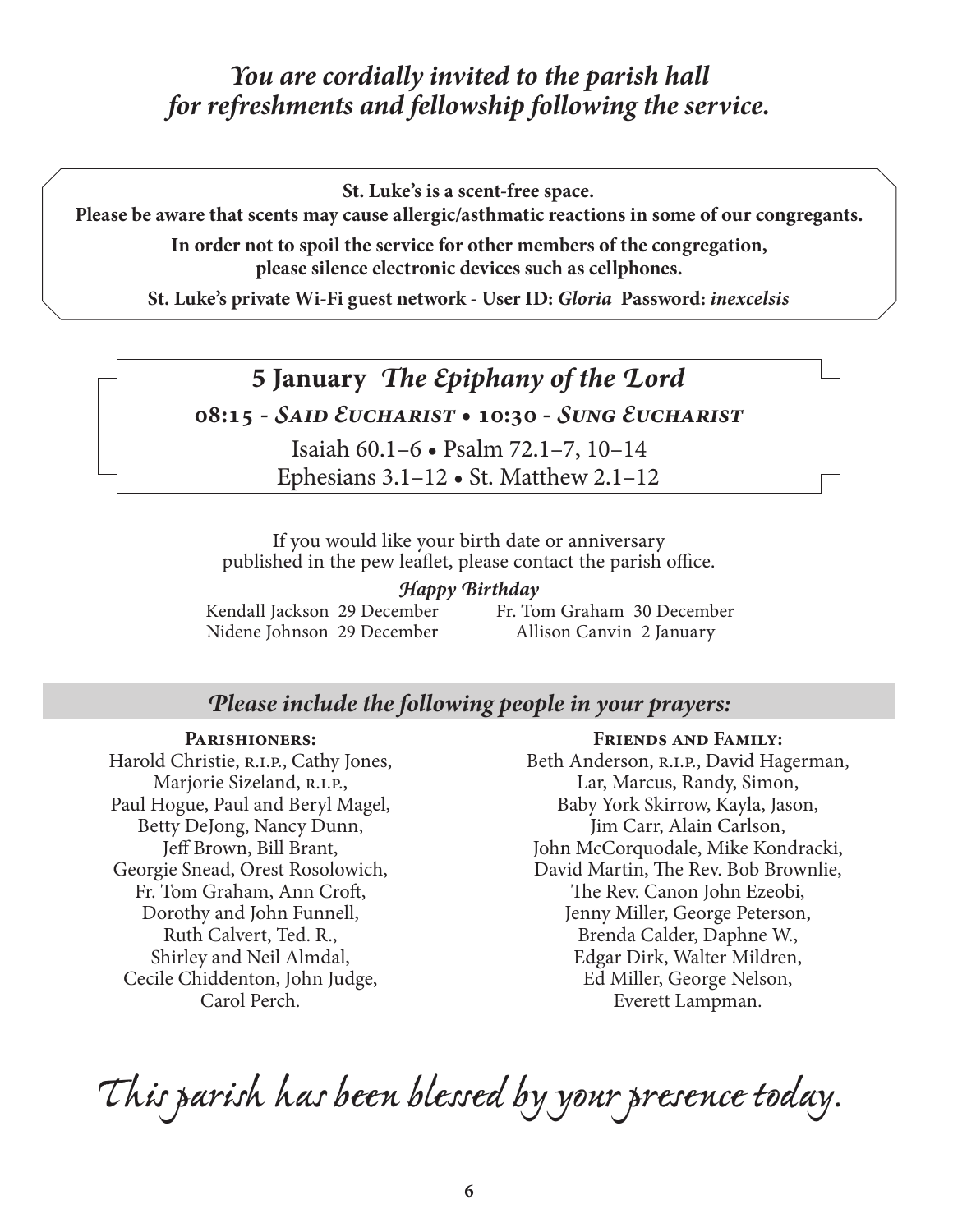**Assisting -**

*Lectors* Robert Galston, Roberta Bishop *Chalice Bearers* Doreen Blackman, Vivien Isfeld *Sidespersons* Kevin Webb, Susan Sakowski *Subdeacon* Barbara Calder *Crucifer* Liam Naughten *Intercessor* Sheila Welbergen *Counters* Susan Stephen, Patricia Holbrow *Altar Guild* Barbara Calder *Refreshments Host* Barbara Calder *(Proceeds: Hospitality Drop-in)*

*Deacon* Fr. Dwight Rutherford

# **Notices**

#### *Bible Study*

**Tuesdays, 10:00** in the boardroom. We will meet again on **14 January 2020**, where our discussions until 3 March will be on the Book of the Prophet Isaiah starting at book 2 (ch 40 to 55 ) and book 3 (ch 56 to 66.) Our study in Lent, 3–31 March: focussing on *Women of the Bible*. You are welcome to join our lively studies and discussions.

# *Hospitality Drop In*

*Volunteers* are really needed for this parish outreach ministry. Give one to two hours of your time, either weekly, or a couple of times a month to help serve food and hand out toiletries on Tuesday mornings from 07:00 to 09:00. It is a rewarding and heart-warming opportunity to work with and become friends with our guests. Please contact Barbara Calder.



*The parish clergy and staff wish you and yours a very Merry Christmas!*